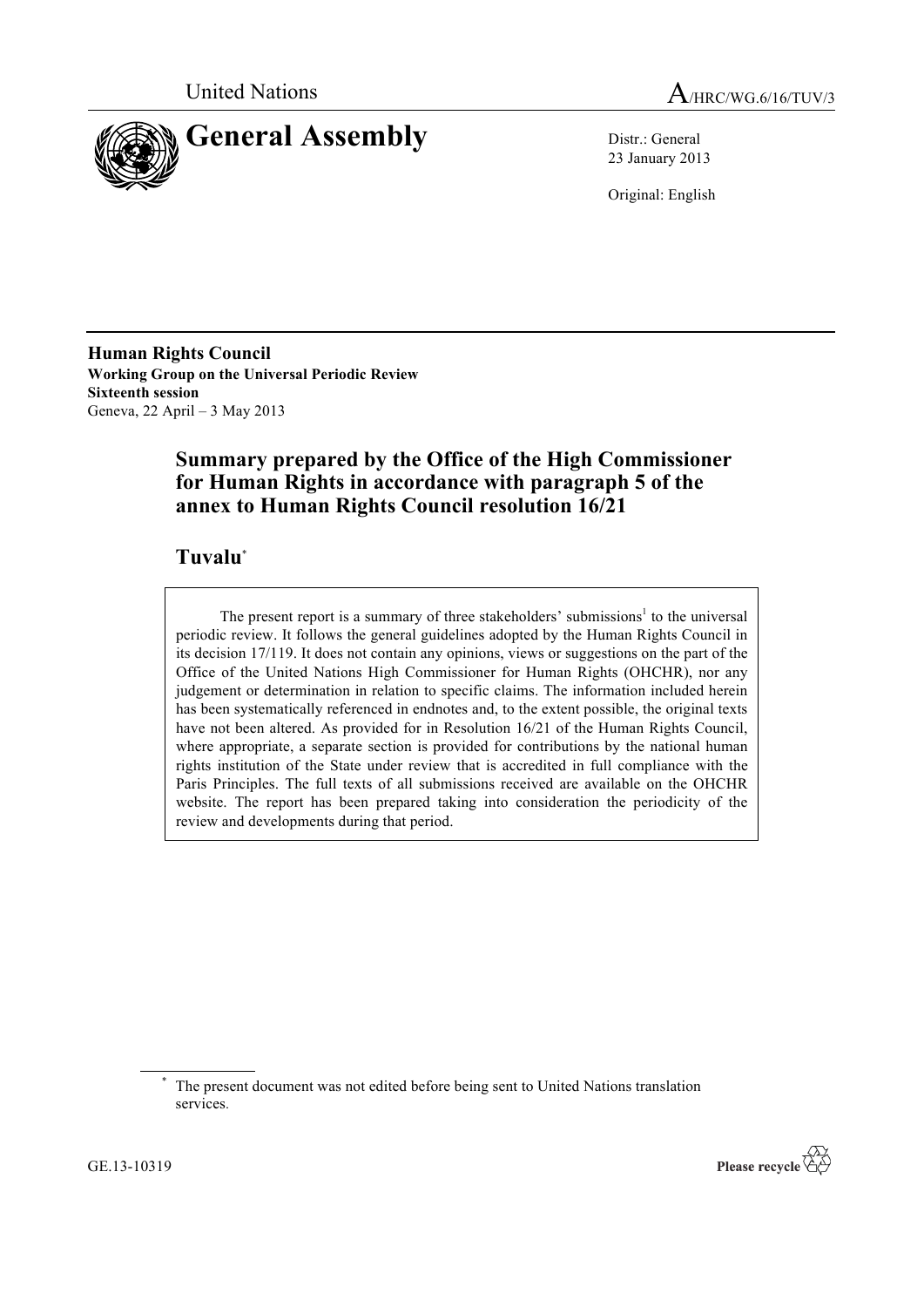# **I. Information provided by other stakeholders**

# **A. Background and framework**

### **1. Scope of international obligations**

1. Tuvalu Brethren Church (TBC) recommended that Tuvalu ratify the International Covenant on Civil and Political Rights.<sup>2</sup>

2. Fusi Alofa Association Tuvalu (FAA-Tuvalu) noted that the ratification of the Convention on the Rights of Persons with Disabilities was not recognized as a national priority<sup>3</sup> and called on Tuvalu to ratify it immediately.<sup>4</sup>

# **B. Implementation of international human rights obligations**

### **1. Equality and non-discrimination**

3. FAA-Tuvalu indicated that, although Tuvalu ratified CEDAW in 1999 and was a signatory to the Beijing Platform for Action 2005, there are still no national laws that protect the freedom from discrimination on the basis of sex or gender.<sup>5</sup> FAA-Tuvalu urged the Government of Tuvalu to amend the Constitution to include gender as a basis to prohibit discrimination.<sup>6</sup>

4. FAA-Tuvalu noted that there is still no specific provision in the Constitution that protects freedom from discrimination against persons with disabilities. To date, no action has been taken towards making amendments to the Constitution to protect this right, although, during the last UPR in 2008, Tuvalu supported the UPR recommendation 68.5 to that effect.<sup>7</sup> It recommended that Tuvalu amend the Constitution to include protection from discrimination for persons with disabilities as a matter of urgency.<sup>8</sup>

### **2 Right to life, liberty and security of the person**

5. FAA-Tuvalu stated that domestic violence is an issue in the country and noted with great concern the lengthy period involved in the process of developing a comprehensive strategy to reduce domestic violence. It was also concerned that the Domestic Violence Bill is still awaiting its first reading in Parliament and that no national Domestic Violence Plan has been developed as yet.<sup>9</sup> It called on Tuvalu to pass, as a matter of urgency, the Domestic Violence Bill and to, just as urgently, establish a comprehensive Domestic Violence Plan to reduce domestic violence.<sup>10</sup>

6. Global Initiative to End All Corporal Punishment of Children (GIEACPC) stated that corporal punishment of children is lawful in Tuvalu, despite Tuvalu's acceptance of the recommendation 68.8 to eliminate it through reforming the Penal Code made during the UPR in 2008 and the recommendation to prohibit it in schools by the Committee on the Elimination of Discrimination against Women.<sup>11</sup>

7. Corporal punishment is lawful in the home, schools and the penal system. The maintenance of family discipline is one of the principles of the Constitution (principle 4): "Amongst the values that the people of Tuvalu seek to maintain are their traditional forms of communities, the strength and support of the family and family discipline." Cruelty to children is addressed in article 226 of the Penal Code, but this also states: "Nothing in this section shall be construed as affecting the right of any parent, teacher, or other person, having the lawful control of a child or young person to administer reasonable punishment to him." $12$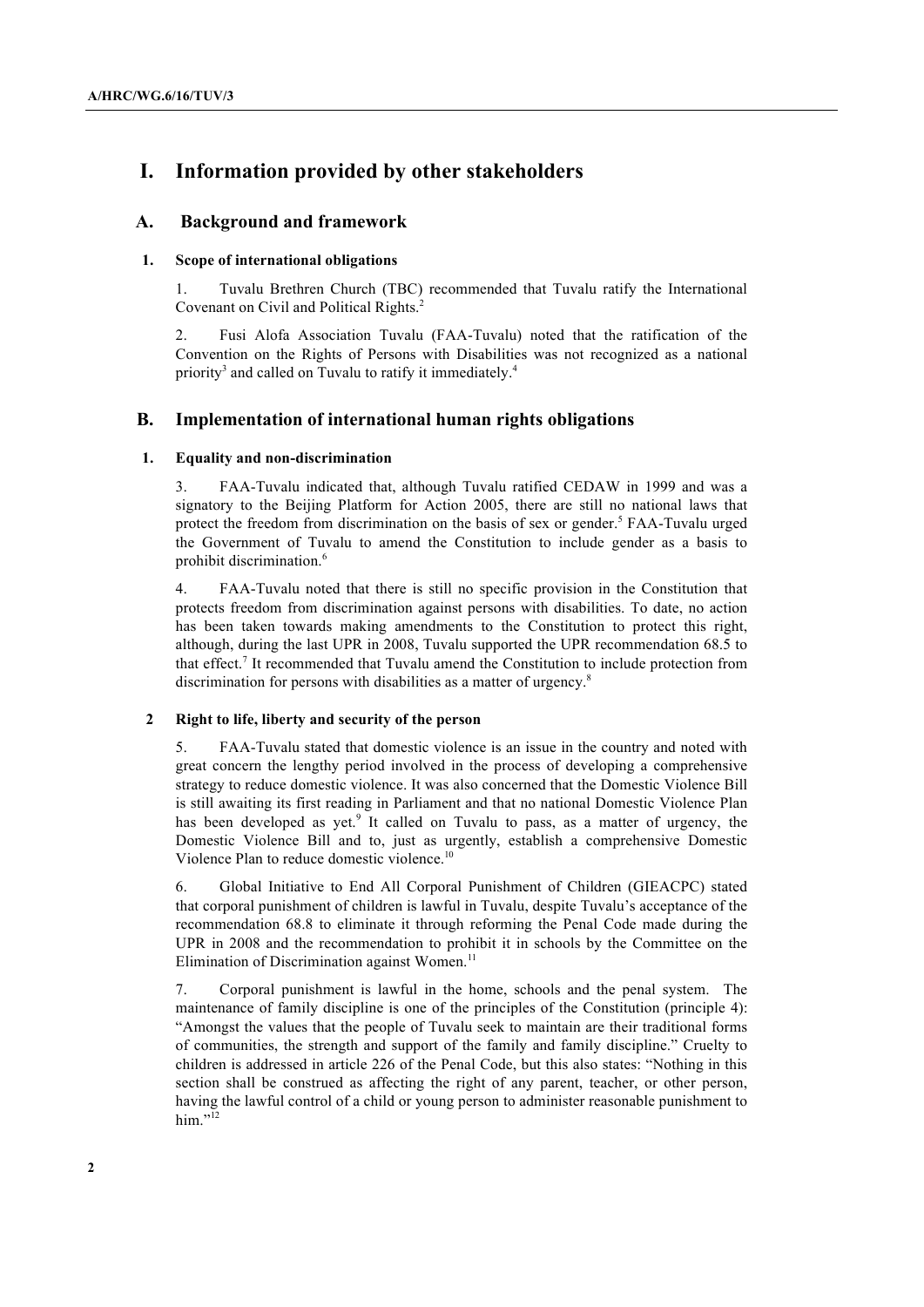8. Corporal punishment is lawful in schools under article 29 of the Education Act (1976): "(1) No teacher, other than a head-teacher, shall administer corporal punishment to any pupil. (2) If a head-teacher administers corporal punishment to any pupil, he shall record details of the punishment administered and the offence for which the corporal punishment was administered in a book to be kept at the school for that purpose. (3) The Minister may give directions for further controlling corporal punishment in schools." Article 226 of the Penal Code also applies. $^{13}$ 

9. In the penal system, corporal punishment is lawful as a sentence for crime. It is not available under the Penal Code, the Criminal Procedure Code, the Magistrates Court Act or the Superior Courts Act, but article 8(8) of the Island Courts Act states that an island court may order a parent or guardian of a male child or young person to cane their child in lieu of any other sentence (up to 6 strokes for a child under 14 years, 10 strokes for a young person aged 14-16). Failure to carry out the order is an offence under article  $8(9)$ .<sup>14</sup>

10. There is no provision for corporal punishment as a disciplinary measure in the Prisons Act (1985), but it is not explicitly prohibited and article 226 of the Penal Code presumably applies.<sup>15</sup>

11. Corporal punishment is lawful in alternative care settings under article 226 of the Penal Code.<sup>16</sup>

12. GIEACPC recommended that legislation be enacted explicitly to prohibit all forms of corporal punishment of children in all settings, including the home and as a sentence of island courts, as a matter of priority.<sup>17</sup>

#### **3. Freedom of religion or belief**

13. TBC stated that the Court of Appeal was convened in Tuvalu on 8 and 9 September 2009 in order to hear the appeal in the *Mase Teonea v Nanumaga Kaupule* ("*Teonea v. Kaupule*") case and that the judgment was delivered on 4 November 2009, whereby the Falekaupule Resolution of 4 July 2003, which banned the Brethren Church from seeking converts on Nanumaga, was declared contrary to the Constitution. TBC indicated, however, that, although the Court of Appeal ruled in favour of Mase Teonea, a pastor of the Tuvalu Brethren Church, the decision is not implemented. Mase Teonea is still forbidden from travelling to Nanumaga, and TBC is still banned on Nanumaga.<sup>18</sup>

14. TBC stated that, instead of implementing the decision of the Court of Appeal, the Parliament enacted the Religious Organization Restriction Act on 13 August 2010, according to which:

- the establishment of any religion on any island of Tuvalu is restricted, unless it received approval from the island Falekaupule;

- a Falekaupule shall not withhold approval for establishment of any religion unless it is satisfied that the spread of beliefs and practices by the religious organization or association may directly threaten the values and culture of the island community;

- a Falekaupule may withdraw any approval granted for the establishment of a religious organization or association if it is satisfied that the beliefs and practices of the religious organization or association directly threatens the values and culture of the island community or they are divisive, unsettling or offensive to the people;

- a decision made by a Falekaupule shall not be questioned in any court of law;

- any person who uses his premises for unauthorized religious gathering commits an offense and shall be liable upon conviction to a fine not exceeding \$500; and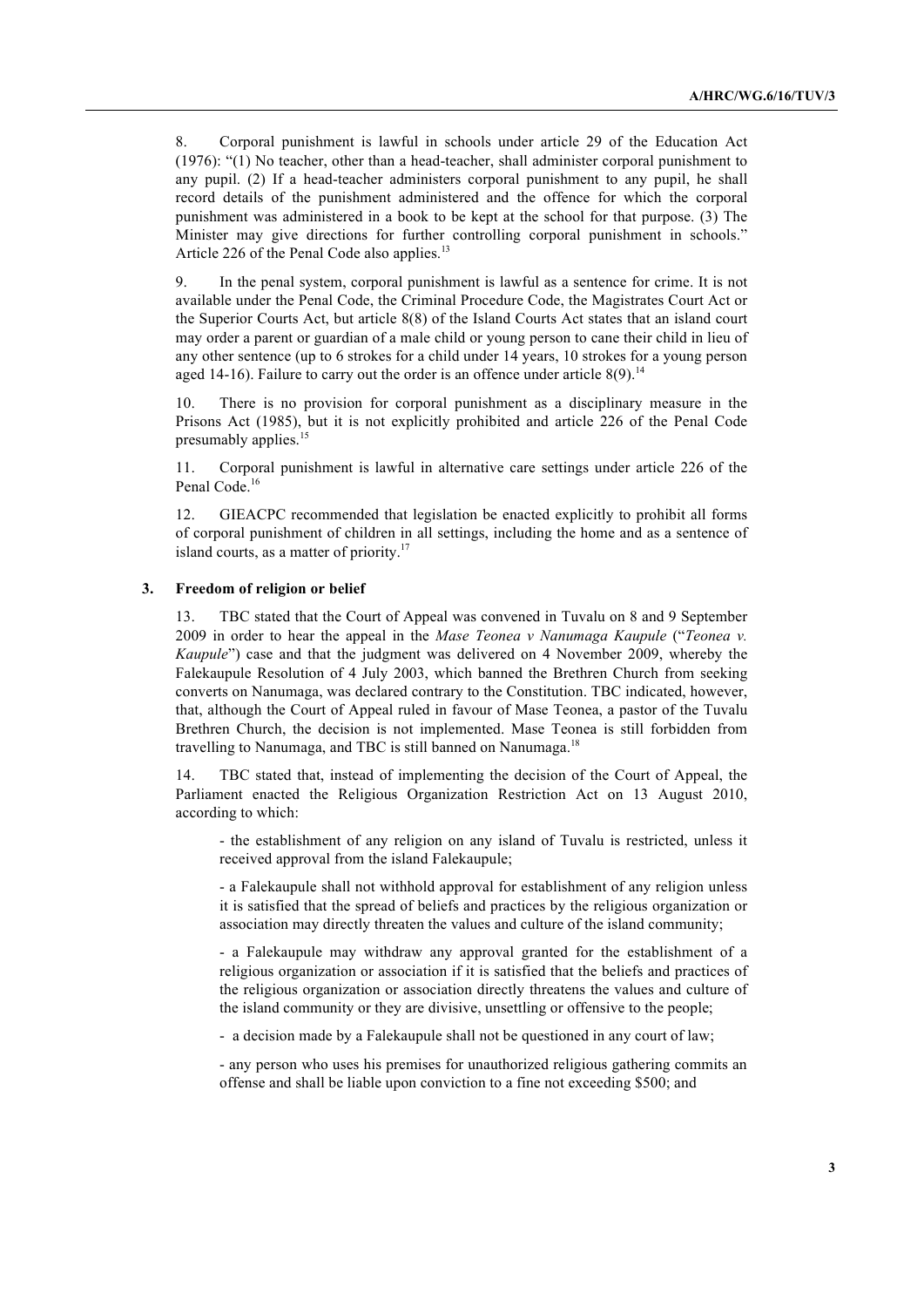- any person who attends or participate in any unauthorized gathering shall be liable upon conviction to a fine not exceeding \$200.<sup>19</sup>

15. TBC stated that, the Government used to have authority for the establishment of any religion in Tuvalu, and all religious organizations had to apply to be registered at the Government Office. However, the Religious Organization Restriction Act removed that authority from the Government and vested it upon the respective island Falekaupule.<sup>20</sup>

16. TBC indicated that the Religious Organization Restriction Act was enacted to defeat the ruling of the Court of Appeal and that it was directly going against the UPR recommendations 67. 9, 67.10, and 67.13. It considered this new Act directly limited its freedom of religion, freedom of worship, freedom of beliefs, and freedom of expression, which were provided by the Tuvalu Constitution and the Universal Declaration of Human Rights.21

17. TBC stated that, as a result of this Act, it had received letters from the Falekaupule of Nanumaga and Funafuti islands informing that its religion had been banned from their islands. The Funafuti Falekaupule explained TBC's religious activities were in conflict with the island traditions and values, while the Nanumaga Falekaupule explained that, as a result of the new Act, TBC's religion was forbidden on their island. The Religious Organization Restriction Act forbids any opportunity for TBC to challenge the Falekaupule decision in any court of law. Although TBC was established on most of the islands, due to the Religious Organization Restriction Act, more islands of Tuvalu would follow Nanumaga and Funafuti Falekaupule decisions to discontinue TBC from practicing their faith on their islands. $^{22}$ 

18. TBC recommend that the Government of Tuvalu implement the ruling of the Court of Appeal and inform the public of the result of the Court of Appeal; remove completely the Religious Organization Restriction Act; remove all laws that restrict freedom of religion and discriminations based on religion and beliefs; and return authority for establishment of any religion in Tuvalu from island Falekaupule to the Government.<sup>23</sup>

#### **4. Persons with disabilities**

19. FAA – Tuvalu saw, as a significant achievement, the establishment of the school for children with special needs in  $2011.^{24}$ 

20. FAA – Tuvalu was, however, concerned with the exclusion of persons with disabilities from relevant key strategic areas in Tuvalu National Strategic Development Plan II Mid-term Review (Te Kakeega II Mid-term Review/TKII MTR): Action Plan 2015.<sup>25</sup> It recommended that Tuvalu urgently develop a policy on disability that would help offset the exclusion of persons with disabilities from certain key areas in its National Strategic Planning Framework, and to explore ways to fully mainstream development priorities of persons with disabilities into the TKII MTR: Action Plan 2015.<sup>26</sup>

21. FAA-Tuvalu noted with growing concern the slow progress of the Government of Tuvalu in putting into place poverty reduction measures to cater for essential needs of persons with disabilities, similar to those implemented for senior citizens, above 70 years of age.<sup>27</sup> It urged the Government to immediately allocate funds for persons with disabilities in the national budget as part of its poverty reduction measures and also to assist in the running of the FAA-Tuvalu School.<sup>27</sup>

22. FAA-Tuvalu commended that the Climate Change policy was endorsed last year, but stated that the consultations were not nationwide, as FAA-Tuvalu was not invited to participate in them, and so naturally, persons with disabilities are not taken into consideration in this very important document and in the nation's climate change adaptation programmes.<sup>29</sup> FAA-Tuvalu called on Tuvalu to establish policies to increase participation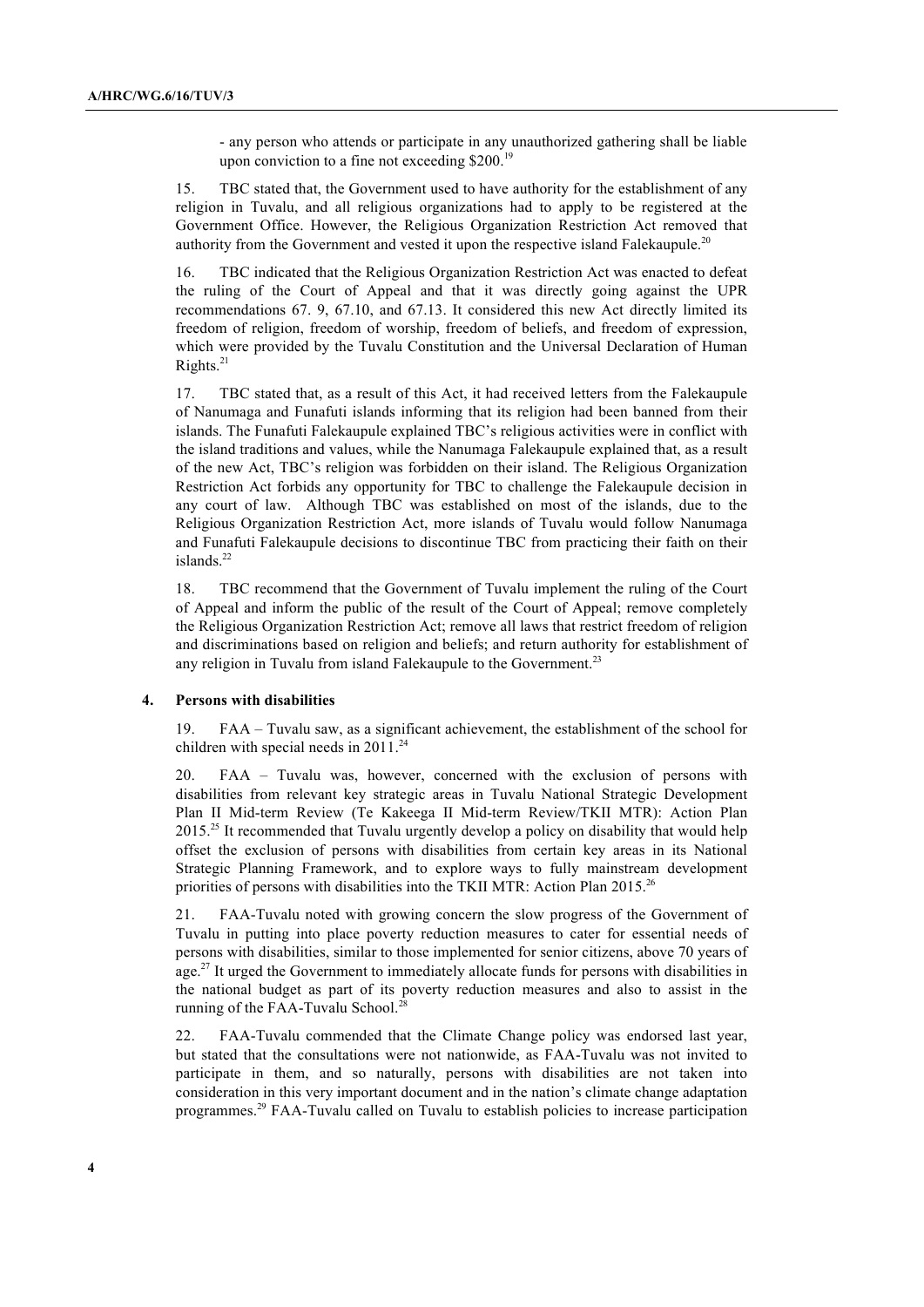of persons with disabilities in formal decision levels, particularly on important issues as gender, children's rights and climate change.<sup>30</sup>